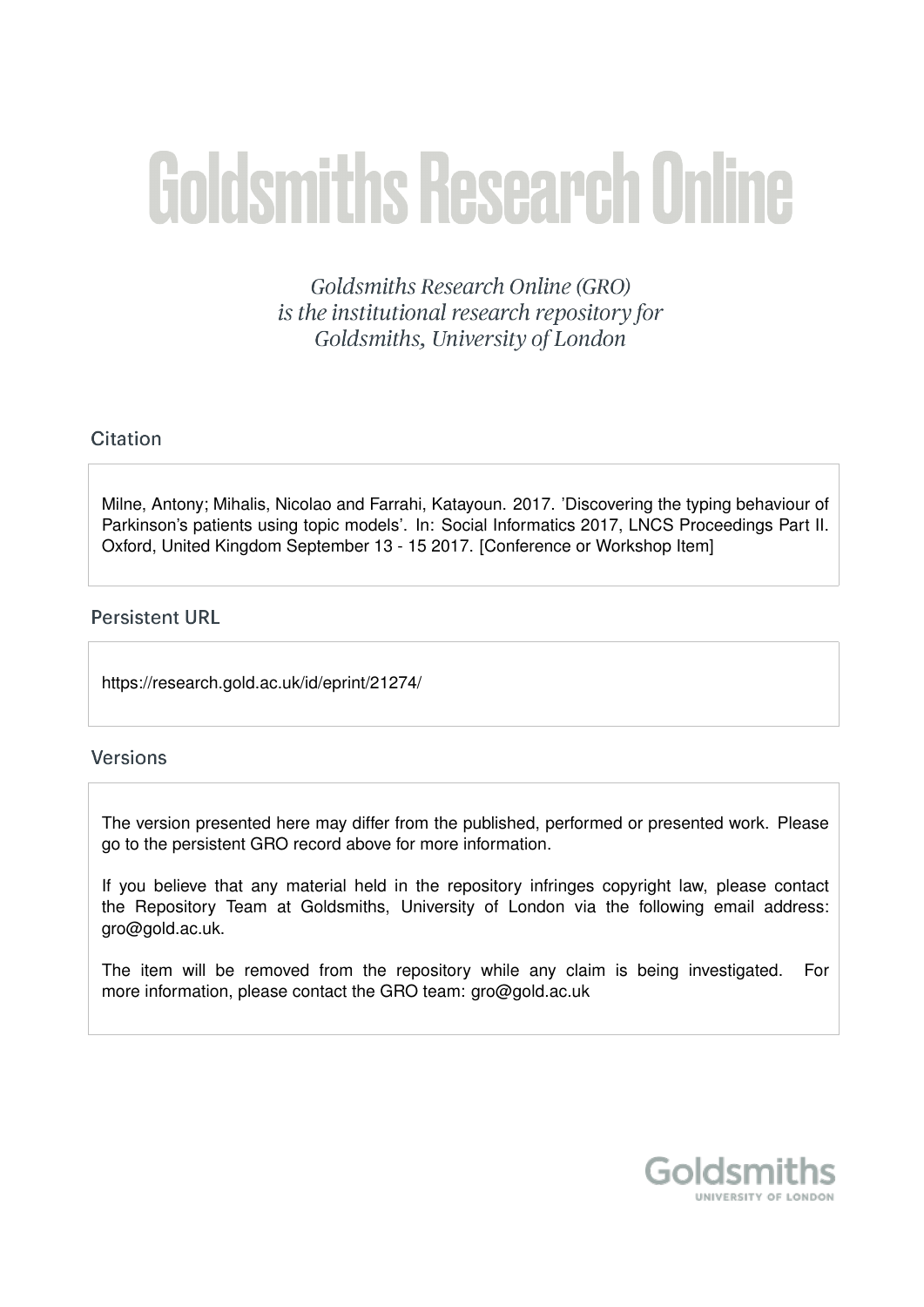# Discovering the typing behaviour of Parkinson's patients using topic models

Antony Milne<sup>1</sup>, Mihalis Nicolaou<sup>1,2</sup>, and Katayoun Farrahi<sup>1</sup>

<sup>1</sup> Goldsmiths, University of London, UK <sup>2</sup> Imperial College London, UK

Abstract. Sensing health-related behaviours in an unobtrusive, ubiquitous and cost-effective manner carries significant benefits to healthcare and patient management. In this paper, we focus on detecting typing behaviour that is characteristic of patients suffering from Parkinson's disease. We consider typing data obtained from subjects with and without Parkinson's, and we present a framework based on topic models that determines the differing behaviours between these two groups based on the key hold time. By learning a topic model on each group separately and measuring the dissimilarity between topic distributions, we are able to identify particular topics that emerge in Parkinson's patients and have low probability for the control group, demonstrating a clear shift in terms of key stroke duration. Our results further support the utilisation of key stroke logs for the early onset detection of Parkinson's disease, while the method presented is straightforwardly generalisable to similar applications.

Keywords: health behaviour models, topic models, Latent Dirichlet Allocation

# 1 Introduction

Early diagnosis of progressive neurodegenerative disease plays a crucial role in maximising the impact of medication and preventing (as far as possible) further progression of the disease. In particular, Parkinson's disease is considered a slow progressing neurodegenerative disease. While diagnosis is usually performed by considering the patient's symptoms as well as a physical examination, a main characteristic of Parkinson's disease lies in the manifestation of motor symptoms during the early stage of the disease. Since the cost of constantly monitoring motor signs can be prohibitive for healthcare systems, a possible alternative is to study the daily behaviours of patients. Typing behaviour can be indicative of degenerative motor signs during the early stages of the disease. This constitutes an unobtrusive, ubiquitous, transparent and inexpensive approach, since data can be collected while subjects perform their daily routines.

Motivated by the above, in this paper we study the typing behaviour of Parkinson's patients in an unsupervised setting, and contrast results to a control group. To this end, we consider topic models, and in particular Latent Dirichlet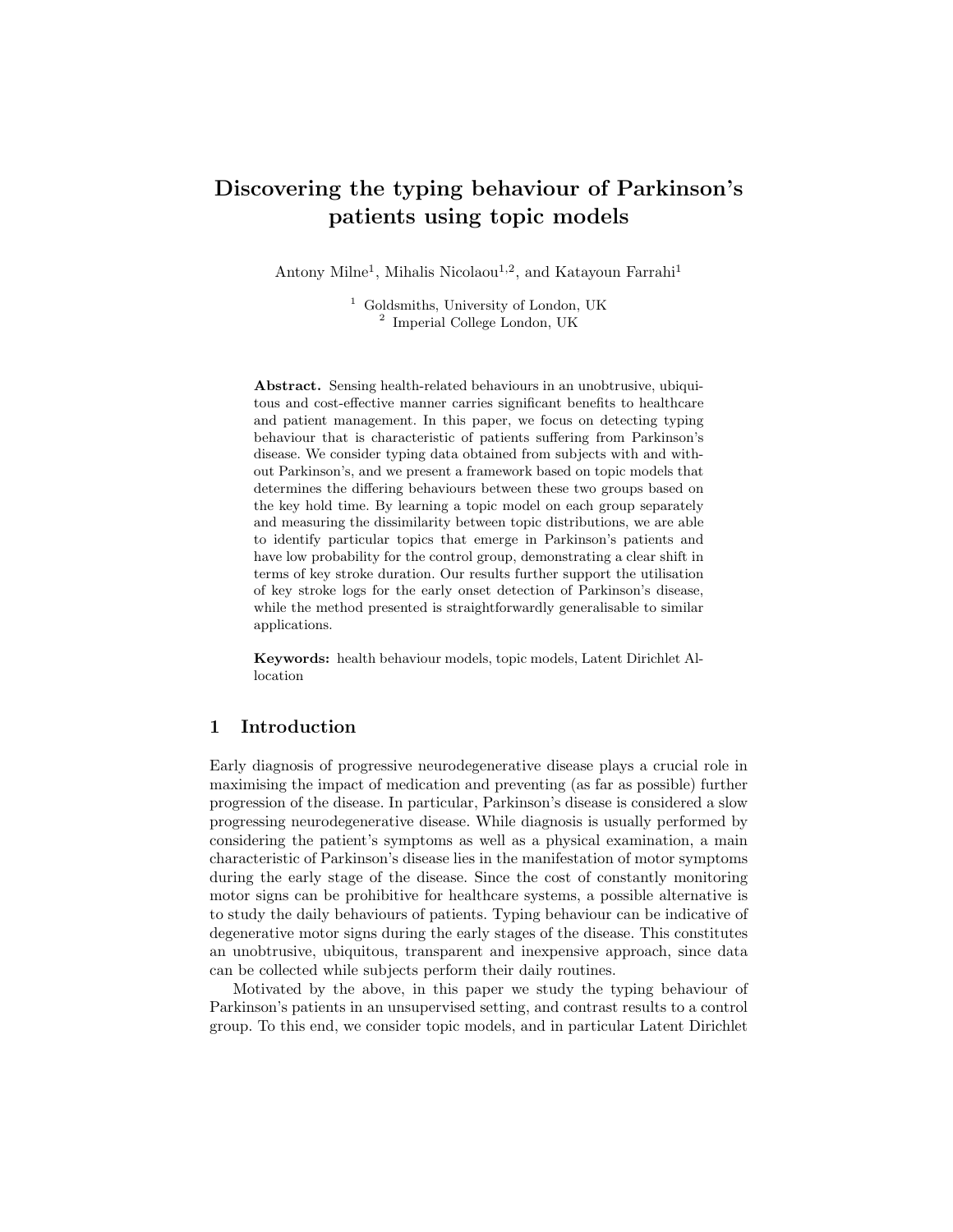Allocation (LDA) [2], a statistical generative model that has been successfully employed in human behaviour mining problems in various contexts [4, 7–9, 11]. LDA discovers semantically coherent latent topics in a collection of data (called a corpus), with low-level features (or words) being generated from a distribution of topics. Considering a recently released dataset of typing data [5], we present an approach where LDA models are trained on each of the Parkinson's and control groups. We consider a typing session to be analogous to a document, with the key hold durations corresponding to words. We show that discovered topics are heavily shifted towards long key hold times in the Parkinson's patient group, and that discovering topics containing long key press durations is likely to be an indicator of the disease. While key hold times are the dominant feature considered in this paper, the methodology proposed can easily extend to words encoding multiple features. We further validate our findings by computing the similarity between topics across groups with the Bhattacharyya coefficient. The results of this analysis indicate which topics, and therefore which words and co-occurrence of words, have the highest probability of being associated with Parkinson's disease.

# 2 Related work

Machine learning techniques have previously been used to monitor and automatically detect the severity of Parkinson's symptoms considering speech data [15, 6]. Home monitoring systems for Parkinson's patients have also been developed using accelerometer data [3] as well as gyroscope data sensing upper body activities [13]. Wearable sensor data has been used to estimate the severity of Parkinson's symptoms, such as tremor, bradykinesia and dyskinesia from accelerometer data features [12]. While most works in the wearable sensing community consider Parkinson's monitoring using upper body sensors, shoe worn sensors have also been used to assess locomotion for early diagnosis [10]. Bachlin et al. [1] use wearable technology to study gait, particularly freezing of gait by using accelerometer sensors attached to the belt and lower body.

Giancardo et al. [12] recently proposed to use typing data for the detection of Parkinson's disease. This is the first study to consider typing data and it has the major advantage of "transparency" and ubiquitousness. Giancardo et al. propose a neuroQWERTY index (nQi) based on key hold times in order to classify Parkinson's vs. control patients. In this work, we consider a very different approach to the problem, one based on unsupervised learning, and the goal is to discover the precise patterns which may be discriminative of Parkinson's disease. Our proposed approach is generalisable to new features that can be obtained by typing and to other similar problems.

## 3 Methodology

All the analysis performed in this paper uses the datasets MIT-CS1PD and MITcs2pd associated with Ref. [5]. Subjects in Madrid, Spain performed typing tests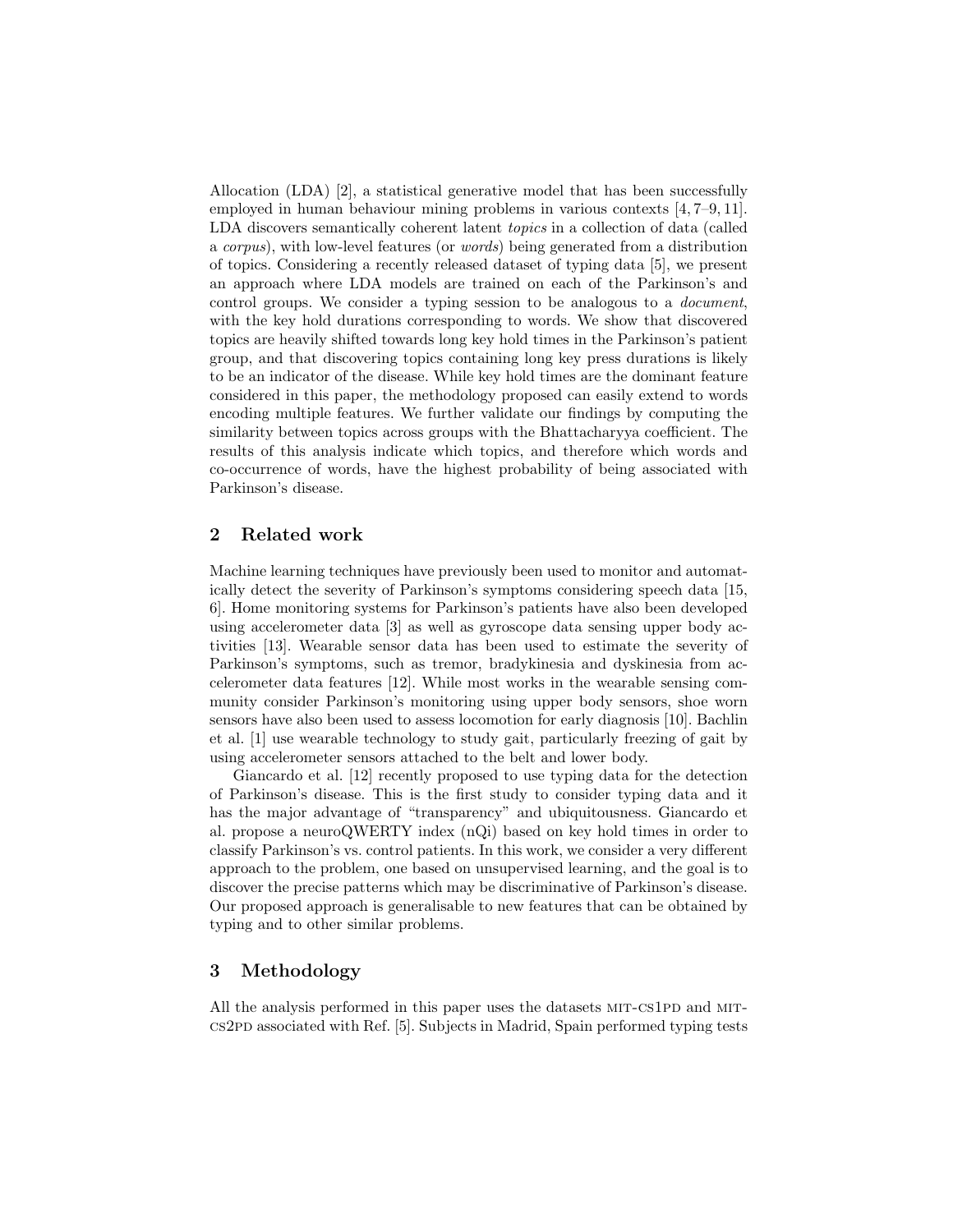by transcribing a folk tale on a word processor for 15 minutes with key stroke data being recorded. Some subjects completed two such typing tests. For our purposes, the key strokes from each individual typing test form a document. In total there are 116 documents, of which  $D<sup>P</sup> = 60$  correspond to Parkinson's sufferers and  $D^C = 56$  to control subjects. These two collections of documents correspond to our groups of Parkinson's and control. Using the language of LDA [2], each collection of documents forms a corpus.

The documents are preprocessed to keep only key presses corresponding to alphabetic and the space, comma, period and return keys. Thus any extraneous key presses such as shift, accents and backspaces are removed. To filter out erroneously recorded data (e.g., arising from simultaneous or overlapping key strokes) we keep only key strokes whose duration is between 0 and 0.5 seconds, and whose travel time to the following key is between 0.02 and 20 seconds. Following this data cleaning procedure, the average number of key strokes in a document is 1240 (standard deviation 470).

We next convert each document into a collection of *words* that will be analysed by the topic model. Again, we emphasise that a 'word' in this context does not describe the actual Spanish word typed, but instead relates to the duration for which each key is pressed. Combining the control and Parkinson's corpora, we find a set of boundaries that will allocate each key press duration into one of 50 bins. These boundaries are calculated so that there is a roughly equal number of key strokes in each bin across the two corpora. Owing to the distribution of key press durations, the bin widths are not uniform. For example, bin number 5 corresponds to a key press between 0.0615 and 0.0645 seconds, whilst bin number 45 corresponds to a key press between 0.1697 and 0.1771 seconds. The word that labels each key stroke is given by the number of the key press duration bin to which it is allocated. We therefore have a vocabulary  $\mathcal{V} = \{1, 2, \ldots, 50\}$ , where the word 1 corresponds to the shortest time bin and the word 50 corresponds to the longest time bin. A document  $d$  then consists of a sequence of  $N_d$  words drawn from V.

We train a separate LDA model on each of the two corpora independently. Each model is trained on all documents in the corpus in order to infer the underlying distributions. In particular, the inference identifies latent topics that describe documents, where each document can be thought of as a random mixture over topics; for document d, the probability distribution  $\Theta_d(t)$  gives the probability of drawing a word from topic t. Each topic will itself consist of a distribution over words; for topic t, the probability distribution  $\Phi_t(w)$  gives the probability of drawing word  $w \in V$  from the topic t. Note that since we are applying LDA to the two groups independently, we will discover different distributions for the control and Parkinson's corpora, which we label with the appropriate superscript. We instruct LDA to discover  $T = 50$  topics for each corpus using  $\alpha = 50/T = 1$  and  $\beta = 0.1$  for the hyperparameters that describe the underlying prior Dirichlet distributions for  $\Theta^{C,P}$  and  $\Phi^{C,P}$  respectively. These values are chosen heuristically and follow the guidance given in Ref. [14]. The procedure of building LDA models from the datasets is illustrated in Figure 1.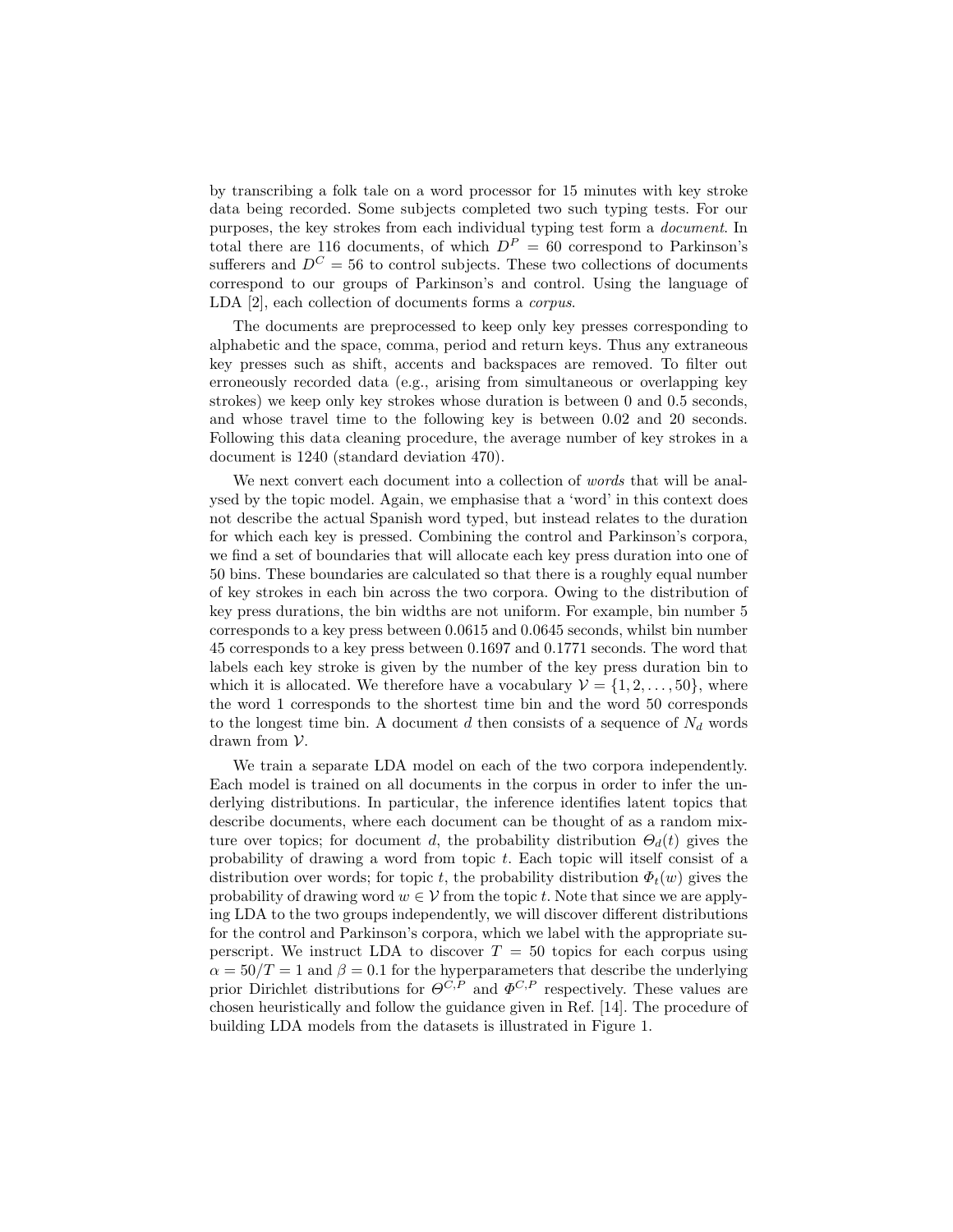

Fig. 1. An outline of the procedure: typing data is preprocessed to form a control corpus and a Parkinson's corpus. Each corpus consists of a set of documents (typing sessions) formed from a sequence of words (key stroke durations). LDA then infers 50 latent topics for each corpus.

#### 4 Results

#### 4.1 Topic discovery on Parkinson's and control groups

The LDA models trained on the control and Parkinson's groups are visualized in Figures 2 and 3. We emphasise that the words are common between the two datasets (i.e.,  $w = 23$ , for example, will always refer to key presses of the same duration), whilst the meaning of the topics is different for the control and Parkinson's datasets (i.e., the control topic  $t^C = 23$ , for example, does not contain the same words as the Parkinson's topic  $t^P = 23$ ). Figure 2 shows the composition of documents as a mixture of topics, and Figure 3 shows the word content of each of the topics.

Note that, within each corpus, topics are ordered according to their probabilities. Thus  $t^{C,P} = 1$  corresponds to the topic that is most likely to be drawn for generating a document,  $t^{C,P} = 2$  is the next most likely, and so on (the least likely topic is  $t^{C,P} = 50$ . The ordering of documents has no particular significance.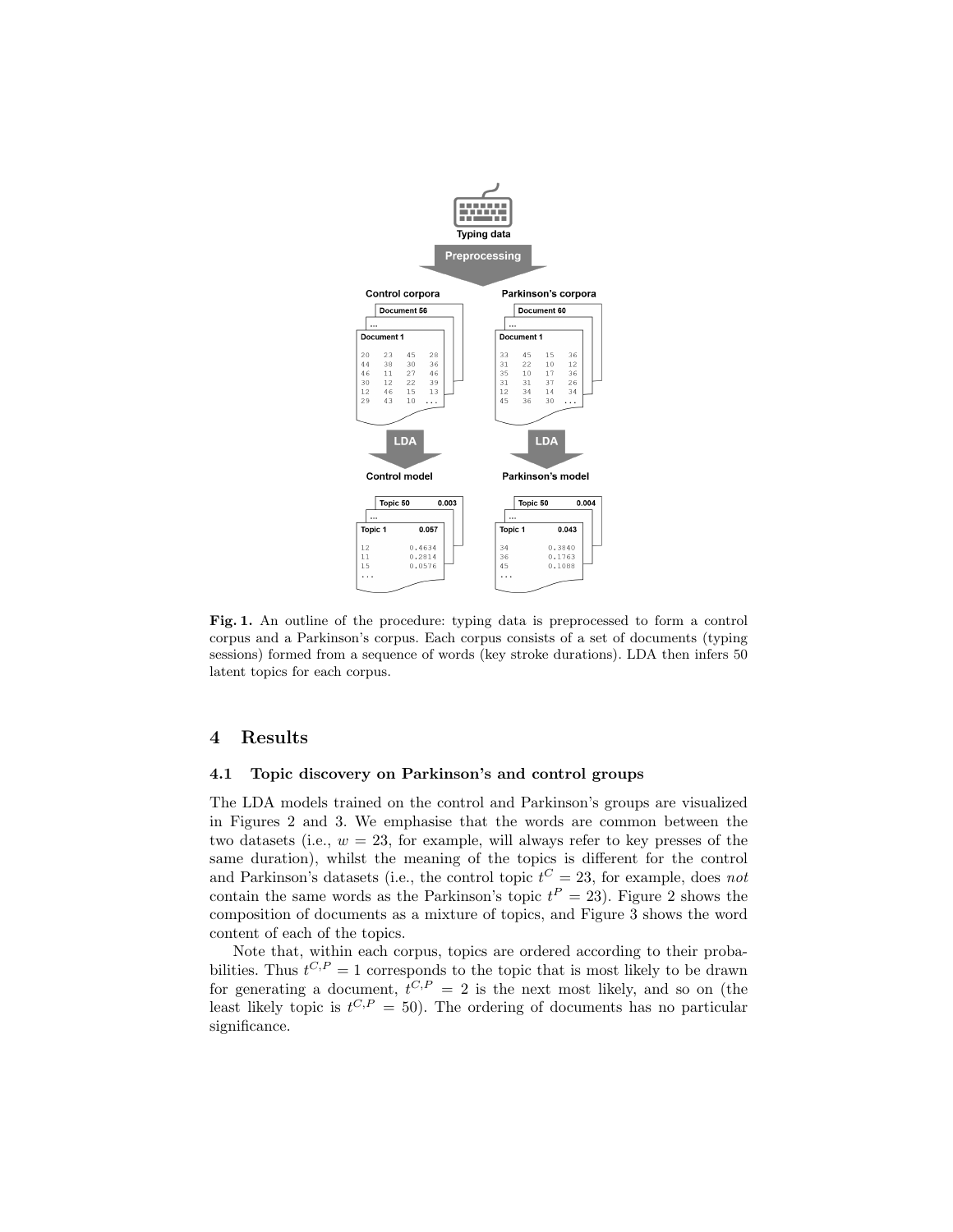

Fig. 2. The distribution of topics discovered in each document,  $\Theta_{dC}^{C}(t^C)$  and  $\Theta_{dP}^{P}(t^P)$ . Results for the control corpus are shown on the left, and results for the Parkinson's corpus are shown on the right. The same colour scale has been used for both plots, and each row sums to 1. The points at  $(t^C, d^C) = (7, 48)$  and  $(1, 54)$  have been clipped to the limit of the colour scale.

Figure 2 shows that each document is indeed generated by a probabilistic mixture of a range of topics. As expected from the labelling, the most probable topics are towards the left of each plot. Although there are some particularly high density data points for the control corpus (indicating that a document is composed of just a few topics), there is no clear distinction between the control and Parkinson's corpora in terms of the distribution of topics over documents. In other words, both a control and Parkinson's typing session can be modelled using a similar distribution of topics. In order to discriminate between control and Parkinson's typing data, we turn to the content of these latent topics.

Figure 3 demonstrates that the words discovered in each topic are noticeably different for the control and Parkinson's corpora. There is a clear tendency towards Parkinson's topics containing words with higher labels, which correspond to longer key press durations. In particular, we might highlight  $t^P = 4, 6$ , which contain high density points around long key press durations, as particularly indicative. These topics are relatively likely to be drawn when generating a Parkinson's document, and no similar topics exist for the control corpus. They could thus be regarded as potential signatures for Parkinson's disease.

It is also worth noting that there appears to be some quite similar topics for the control and Parkinson's corpora, although the topic label (and hence relative probability) may be different, e.g., compare  $t^C = 1$  with  $t^P = 8$ . In both corpora, a topic tends to be composed of words clustered around a certain label. This indicates that for both the control and Parkinson's subjects, similar length key press durations tend to co-occur in a given document. From our results the clearest signature of Parkinson's is the content of topics discovered by LDA;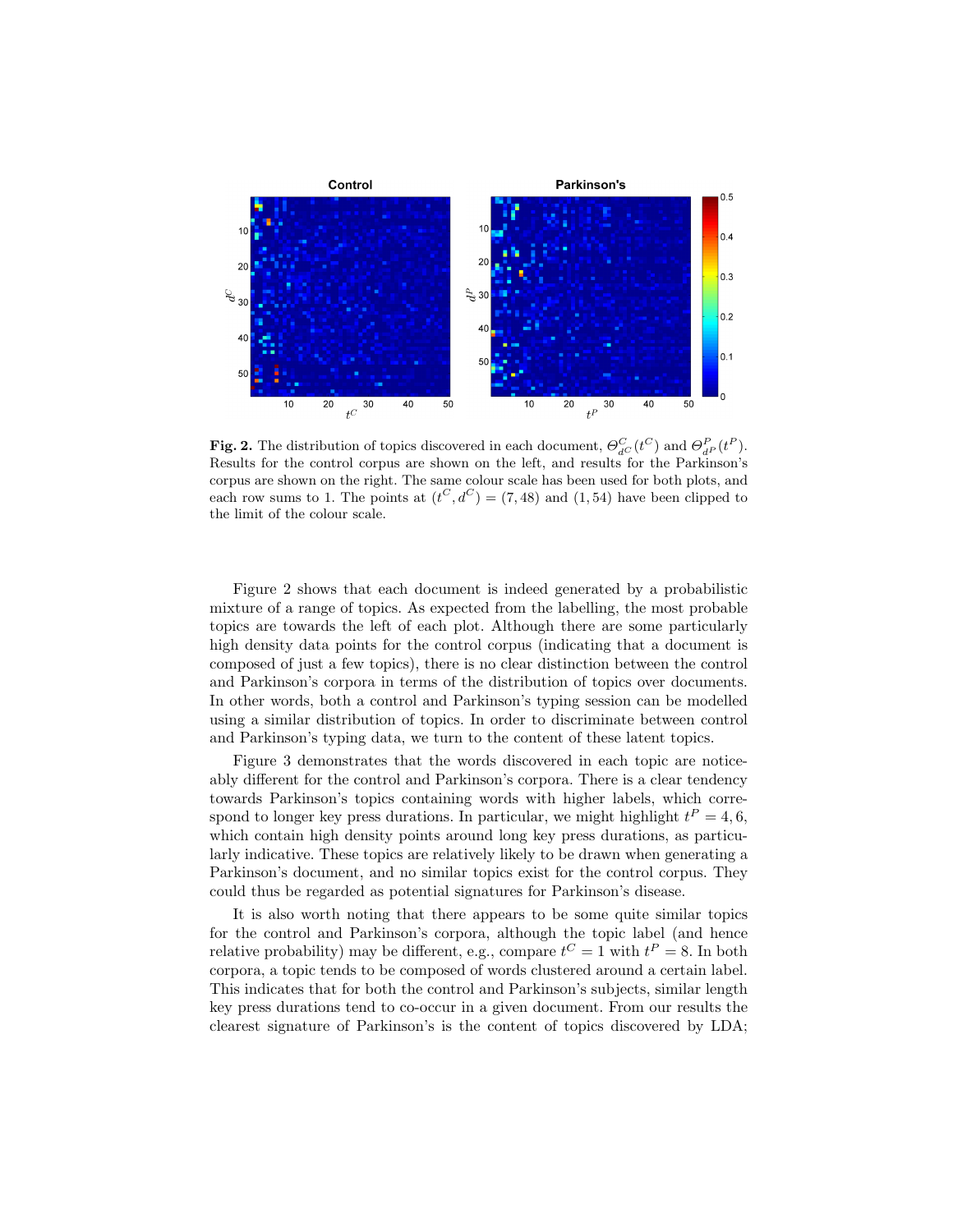

Fig. 3. The distribution of words discovered in each topic,  $\Phi_{tC}^{C}(w)$  and  $\Phi_{tP}^{P}(w)$ . Results for the control corpus are shown on the left, and results for the Parkinson's corpus are shown on the right. The same colour scale has been used for both plots, and each row sums to 1. The point at  $(w, t^P) = (50, 7)$  has been clipped to the limit of the colour scale.

in particular, topics which show long key press durations seem to be strongly indicative of Parkinson's disease.

## 4.2 Topic similarity analysis to discover Parkinson's behaviour

We now systematise the detection of signature Parkinson's topics by computing the similarity between topics discovered for the control group and those for the Parkinson's group. In particular, for each control topic  $t^C$  and Parkinson's topic  $t^P$  we compute the Bhattacharyya coefficient

$$
\rho(t^C, t^P) = \sum_{w \in \mathcal{V}} \sqrt{\Phi_{t^C}^C(w) \Phi_{t^P}^P(w)},\tag{1}
$$

where the summation runs over all words in the vocabulary. This gives a measure of the overlap between the distribution  $\Phi_{tC}^C$  and  $\Phi_{tC}^C$ . As a measure of the "uniqueness" of a given Parkinson's topic  $t^P$ , we then compute the average Bhattacharyya coefficient,

$$
\bar{\rho}(t^P) = \frac{1}{T} \sum_{t^C=1}^T \rho(t^C, t^P).
$$
\n(2)

A small value of  $\bar{\rho}(t^P)$  indicates that there is on average little overlap between the content of topic  $t^P$  and the control topics, and hence that  $t^P$  is a signature of Parkinson's disease.

Figure 4 shows the Bhattacharyya coefficient for each pairing  $(t^C, t^P)$  and the average Bhattacharyya coefficient  $\bar{\rho}(t^P)$ . Identifying the Parkinson's topics with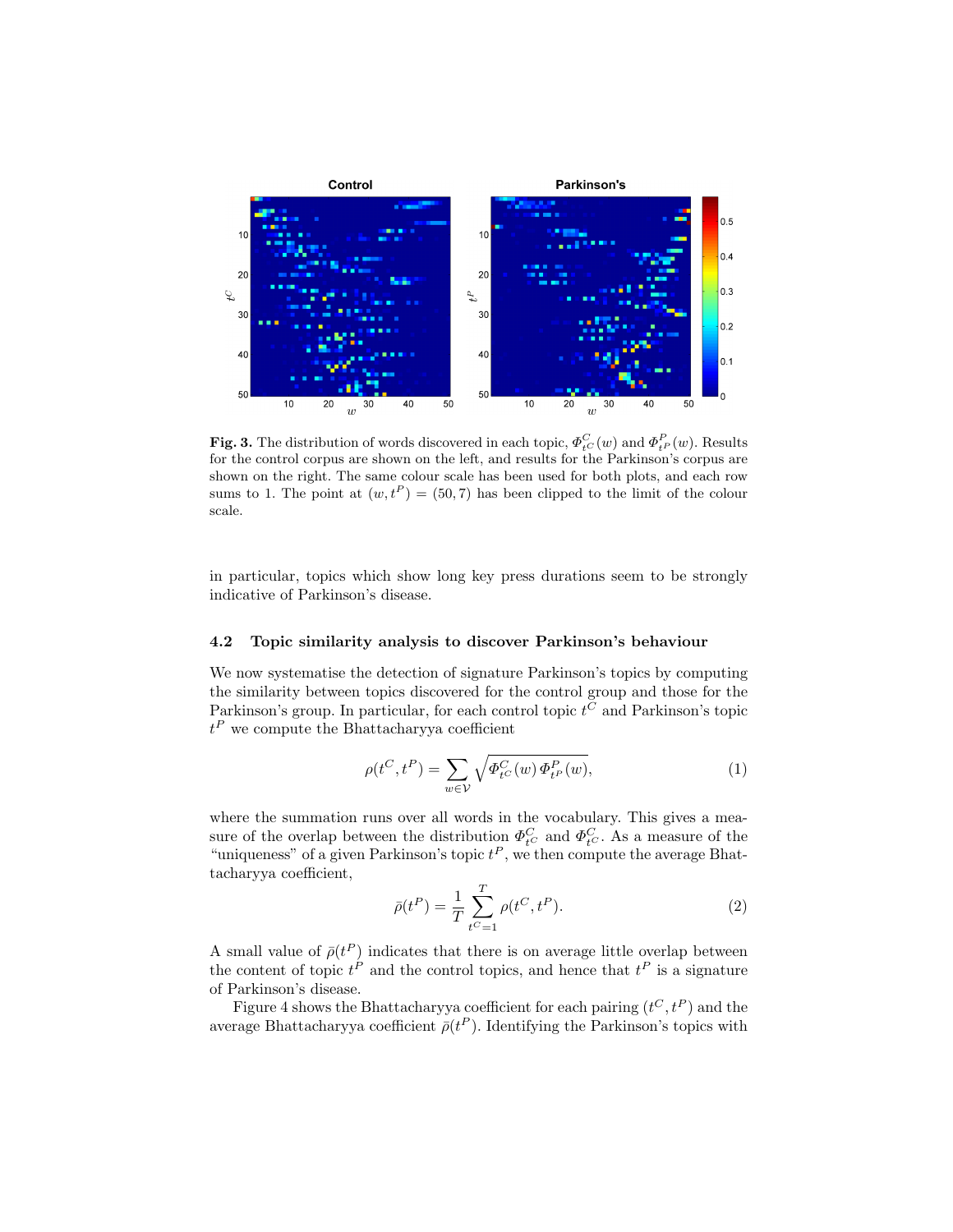

Fig. 4. Identification of signature Parkinson's topics. Left: the Bhattacharyya coefficient  $\rho(t^C, t^P)$  gives a measure of the similarity between a control topic and a Parkinson's topic. Right: the average Bhattacharyya coefficient  $\bar{\rho}(t^P)$  indicates which Parkinson's topics are on average the most dissimilar from the control topics. We have highlighted the five topics with the lowest  $\bar{\rho}(t^P)$ ; these topics are signatures for Parkinson's disease.

the smallest  $\bar{\rho}(t^P)$  confirms our above interpretation of  $t^P = 4, 6$  as signature topics for Parkinson's disease and also identifies  $t^P = 7, 11, 30$ . The content of the topics is shown in Figure 5, which indicates that they are dominated by words that correspond to long key press durations.

| $t^P=4$            | $ t^P=6 $            | $t^P=7$              | $\mid t^P=11 \mid$   | $\mid t^P=30\mid$    |
|--------------------|----------------------|----------------------|----------------------|----------------------|
| $w \Phi_{tP}^P(w)$ | $ w \Phi_{tP}^P(w) $ | $ w \Phi_{tP}^P(w) $ | $ w \Phi_{tP}^P(w) $ | $ w \Phi_{tP}^P(w) $ |
| 49 0.483           | 48 0.390             | 50 0.964             | $ 49 \t0.365 $       | 47 0.358             |
| 50 0.369           | $ 47 \t0.243 $       | 44 0.013             | 48 0.294             | 48 0.277             |
| 48 0.108           | 49 0.230             | 46 0.008             | 47 0.201             | $ 49 \t0.187$        |
| $ 47 \quad 0.033$  | 44 0.115             | 42 0.007             | 46 0.126             | 44 0.065             |
| $ 44 \quad 0.003$  | $ 40 \t 0.017 $      | $ 28 \t0.003$        | 39 0.008             | 45 0.062             |

Fig. 5. The content of the topics discovered that signify Parkinson's disease. For each topic the most likely 5 words are shown, together with the corresponding probabilities.

#### 4.3 Discussion

In preparing this paper we also considered a number of features which are not discussed here, including the travel time between key strokes as well as the hand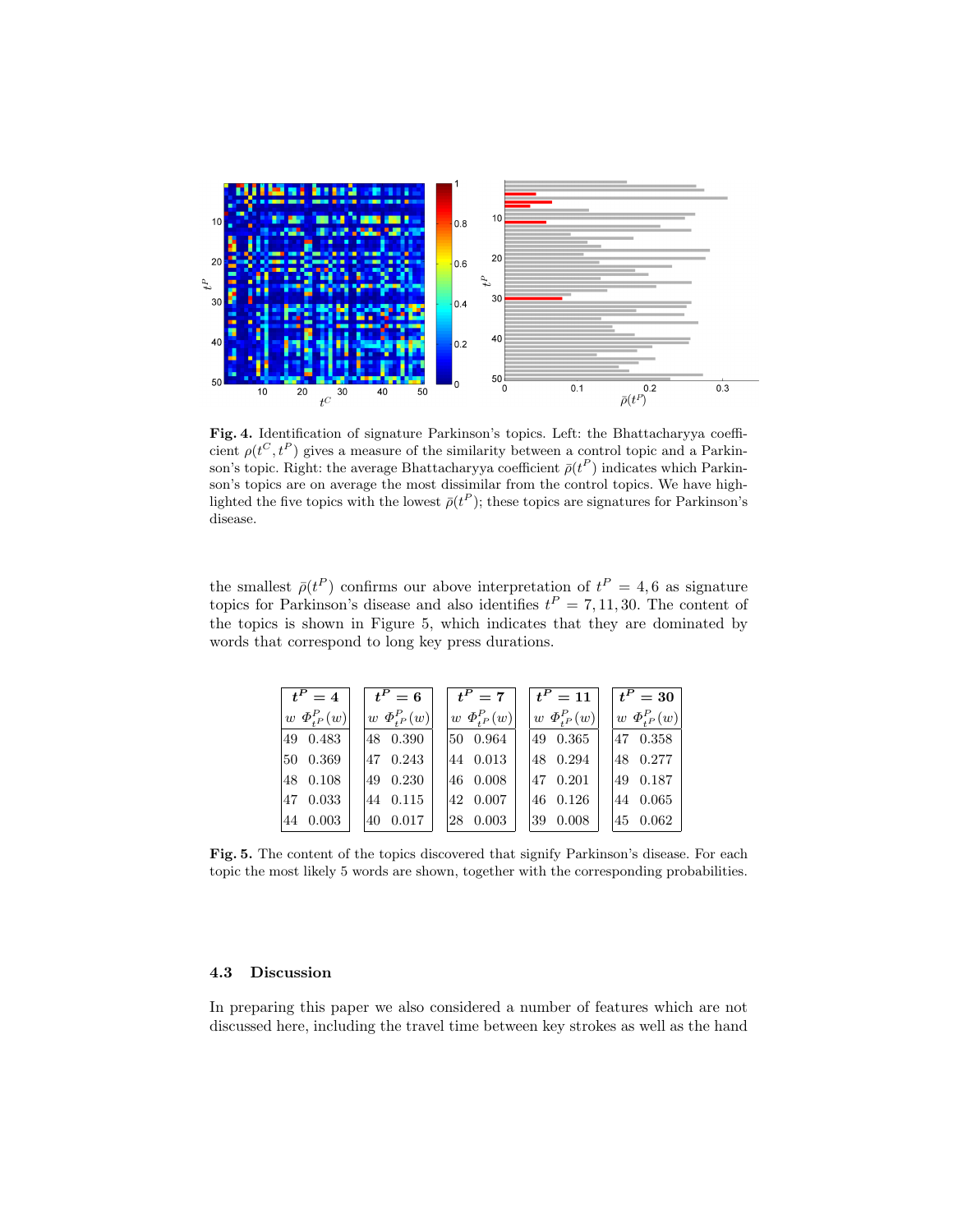(left vs. right). We found the key press duration time to reveal the most interesting differences between the two groups. However, considering more features related to typing activity such as key pressed, keyboard row, or even smartphone key and holding information, is an avenue for further work.

These initial results are promising and the approach can be generalised to other datasets and applications. One possible limitation with the approach is that the topics found across the two corpora are different, although the words are consistent. Our initial experiments learned a topic model on both corpora combined, but the topics discovered showed a mixture of behaviours and the results did not address the task well. In future work, extensions to the graphical model of LDA to learn consistent topics across two groups without combining the data or learning them completely separately will be considered.

#### 5 Conclusions

In this paper, we aimed to find the differences in typing behaviour between people who have Parkinson's disease and those who do not. Considering a dataset of 116 typing sessions each of 15 minutes duration, we formulated an approach based on topic models to identify the patterns that are much more probable in the group with Parkinson's disease than in the control group. These patterns corresponded to longer key hold times. The novelty of this work stems from the ability to display the word distributions from topics which correspond to the actual behaviour of interest. This is particularly useful when considering more complex typing features, as well as multi-modal typing features (e.g., hand, key and hold time).

Several future directions arise based on this work. The most elementary of these is to consider more features and fuse them appropriately in order to obtain more intricate behaviour differences between the two groups. Experiments on other datasets to validate the generalisation of the results would also be important. We also plan to utilise generative models that learn keystroke dynamics and further evaluate the discovered topics in order to detect signatures of Parkinson's disease in key stroke logs.

## References

- 1. Bachlin, M., Plotnik, M., Roggen, D., Maidan, I., Hausdorff, J.M., Giladi, N., Troster, G.: Wearable assistant for parkinsons disease patients with the freezing of gait symptom. IEEE Transactions on Information Technology in Biomedicine 14(2), 436–446 (2010)
- 2. Blei, D.M., Ng, A.Y., Jordan, M.I.: Latent dirichlet allocation. Journal of machine Learning research 3(Jan), 993–1022 (2003)
- 3. Chen, B.R., Patel, S., Buckley, T., Rednic, R., McClure, D.J., Shih, L., Tarsy, D., Welsh, M., Bonato, P.: A web-based system for home monitoring of patients with parkinson's disease using wearable sensors. IEEE Transactions on Biomedical Engineering 58(3), 831–836 (2011)